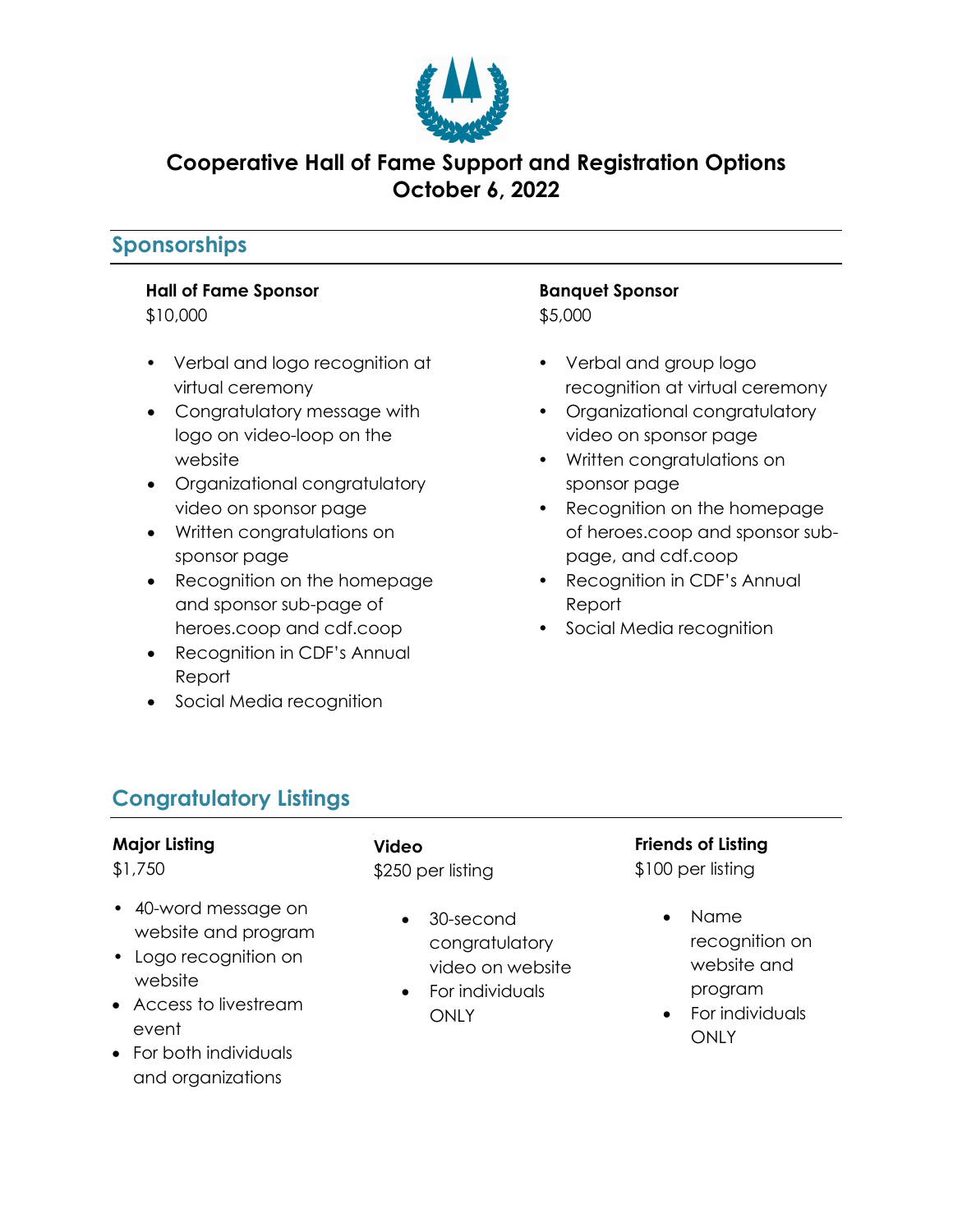## **Tables**

#### **Table of 8**

\$4,000

- Table with 8 seats
- Recognition on the homepage of heroes.coop and sponsor sub-page
- Name recognition at ceremony

## **Tickets**

#### **In-person**

\$300

• Entry into the reception and dinner portions of the ceremony

#### h **Virtual**

\$50

• Ticket to livestream ceremony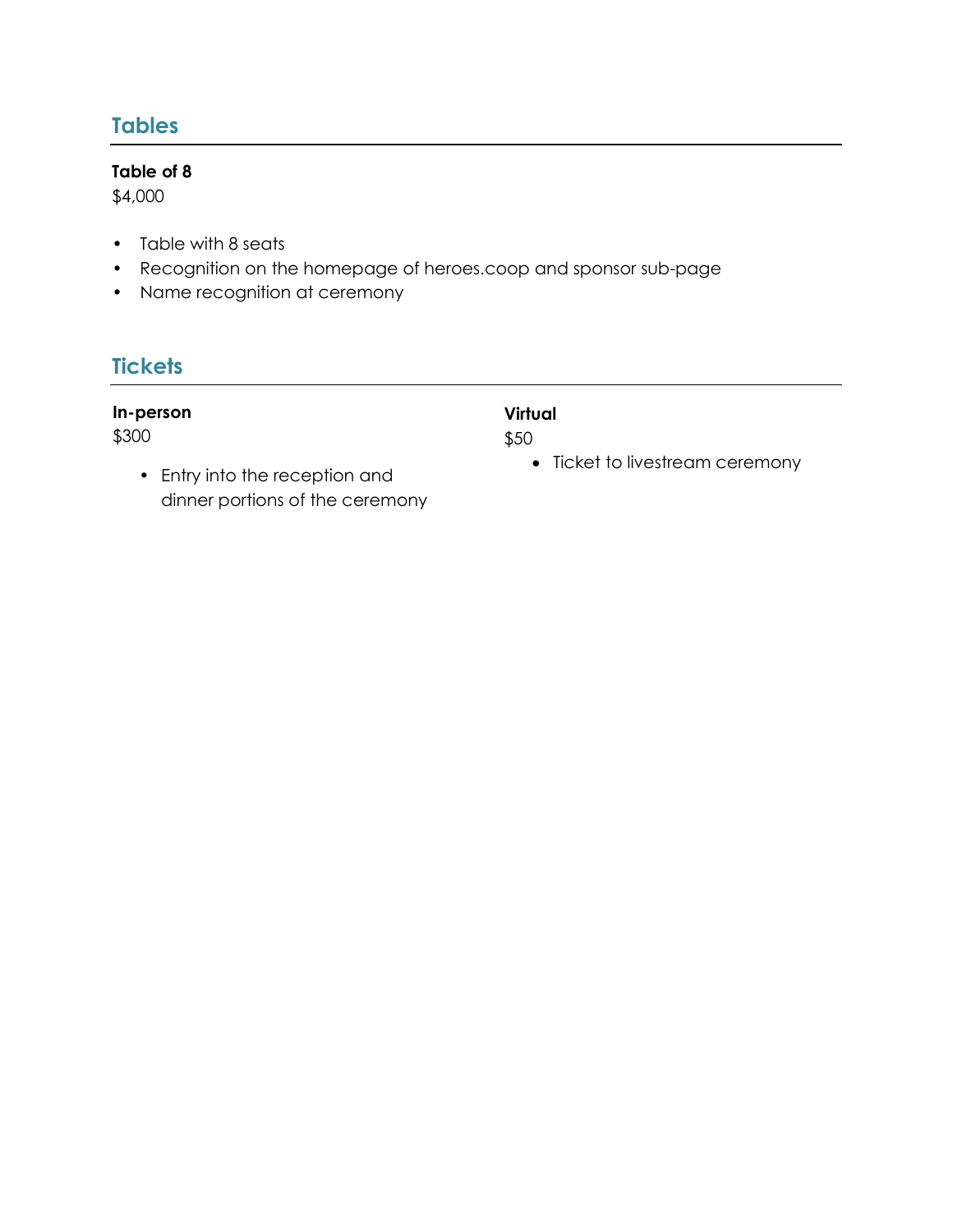# **Message Reservation Form**

# **Major Listing Message**

| For:                                                                                                                                     |                                                                                                                                                                                                                                |                  |                                      |  |  |
|------------------------------------------------------------------------------------------------------------------------------------------|--------------------------------------------------------------------------------------------------------------------------------------------------------------------------------------------------------------------------------|------------------|--------------------------------------|--|--|
| $\Box$<br>□                                                                                                                              | Allan Gallant<br>Paul Hazen                                                                                                                                                                                                    | $\Box$<br>$\Box$ | <b>Gary Oakland</b><br>Daniel Waddle |  |  |
|                                                                                                                                          | From: Executive Contract of the Contract of the Contract of the Contract of the Contract of the Contract of the Contract of the Contract of the Contract of the Contract of the Contract of the Contract of the Contract of th |                  |                                      |  |  |
| Message:                                                                                                                                 |                                                                                                                                                                                                                                |                  |                                      |  |  |
|                                                                                                                                          |                                                                                                                                                                                                                                |                  |                                      |  |  |
| Message limit is 40 words. Please email a .eps file of your organization's logo to Kirstie<br>Boyette at kboyette@ncba.coop              |                                                                                                                                                                                                                                |                  |                                      |  |  |
|                                                                                                                                          | <b>Friends of Listings</b>                                                                                                                                                                                                     |                  |                                      |  |  |
| The following people wish to have their names included as part of the "Friends of"<br>listing. Each name is a minimum donation of \$100. |                                                                                                                                                                                                                                |                  |                                      |  |  |
| For:                                                                                                                                     |                                                                                                                                                                                                                                |                  |                                      |  |  |
| П                                                                                                                                        | Allan Gallant<br>□ Paul Hazen                                                                                                                                                                                                  | П<br>П           | Gary Oakland<br>Daniel Waddle        |  |  |
| Listed as:                                                                                                                               |                                                                                                                                                                                                                                |                  |                                      |  |  |
|                                                                                                                                          |                                                                                                                                                                                                                                |                  |                                      |  |  |
| <b>Videos</b>                                                                                                                            |                                                                                                                                                                                                                                |                  |                                      |  |  |
|                                                                                                                                          | I wish to create a 30-second congratulatory video. Please send video to Kirstie Boyette<br>at kboyette@ncba.coop. Each video is a minimum donation of \$250.                                                                   |                  |                                      |  |  |

For:

 $\Box$  $\Box$ 

| Allan Gallant | □ Gary Oakland  |
|---------------|-----------------|
| Paul Hazen    | □ Daniel Waddle |